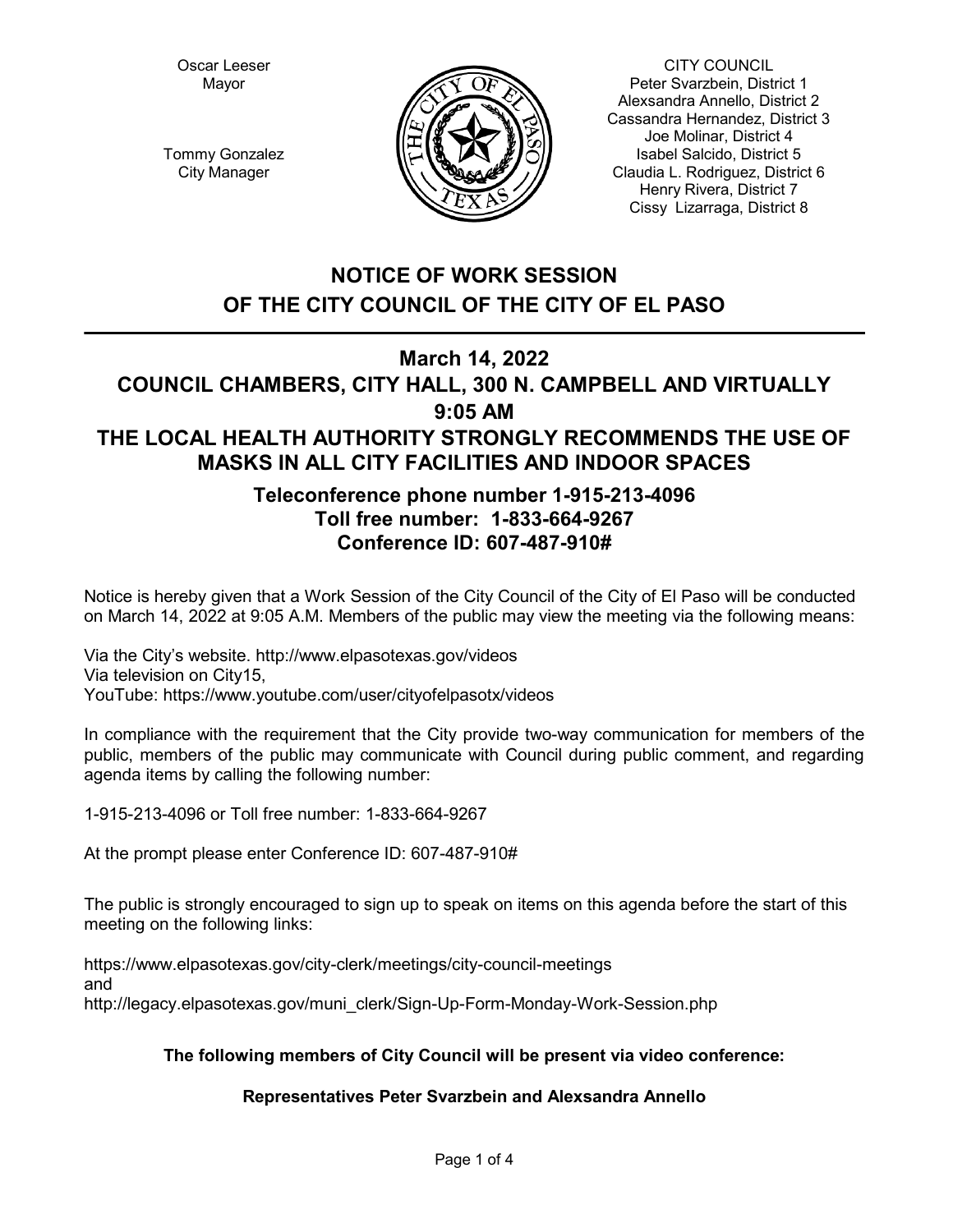### **A quorum of City Council must participate in the meeting.**

## **AGENDA**

- **1.** Presentation and discussion by the COVID-19 Response and Recovery Cross-Functional Team providing information on key activities, efforts, and processes. **[22-284](http://elpasotexas.legistar.com/gateway.aspx?m=l&id=/matter.aspx?key=6748)**
	- 1. Overview (Tommy Gonzalez)
	- 2. City Attorney Overview (Karla Nieman)
		- a) Greg Abbott, in his official capacity as Governor of Texas v. City of El Paso and Statewide Mask Mandate Litigation
		- b) Additional Updates
	- 3. Team Lead Report:
		- a) Health Focus (Hector Ocaranza, M.D.)
		- b) Data Analysis (David Coronado)
	- 4. City Manager Wrap-up (Tommy Gonzalez)

#### **All Districts**

City Manager's Office, Cary Westin, (915) 212-1063

**2.** Discussion and action on the approval of the Department of Aviation's, El Paso International Airport (EPIA), five-year capital improvement plan (FY2022 through FY2026) in the estimated total projects cost amount of \$177,966,294, and to authorize the City Manager to make all necessary budget transfers prior to the execution of the projects. **[22-273](http://elpasotexas.legistar.com/gateway.aspx?m=l&id=/matter.aspx?key=6737)**

#### **All Districts**

Airport, Sam Rodriguez, (915) 212-7301

**3.** Discussion and action requesting City Council support for submission of the application entitled "Reclaiming Aerospace and Defense Manufacturing Dominance through Frontier Technologies" to Phase II of the U.S. Economic Development Administration's Build Back Better Regional Challenge by the West Texas Aerospace and Defense Manufacturing Coalition, led by the University of Texas at El Paso's Aerospace Center and of which the City of El Paso is a part. **[22-289](http://elpasotexas.legistar.com/gateway.aspx?m=l&id=/matter.aspx?key=6753)**

#### **All Districts**

Economic and International Development, Elizabeth Triggs, (915) 212-1619 Airport, Sam Rodriguez, (915) 212-1815

**4.** Discussion and action on a Resolution that the City Manager be authorized to sign a Memorandum of Understanding between the City of El Paso, El Paso Chamber, El Paso Electric Company, the University of Texas at El Paso, and General Motors, LLC to collaborate and work together on three energy initiatives, including: (i) Electric Vehicle DC Fast Charging deployment for the intra-city region of El Paso; (ii) developing short-interval carbon tracking for approximately thirty local businesses in the El Paso region that would provide

**[22-290](http://elpasotexas.legistar.com/gateway.aspx?m=l&id=/matter.aspx?key=6754)**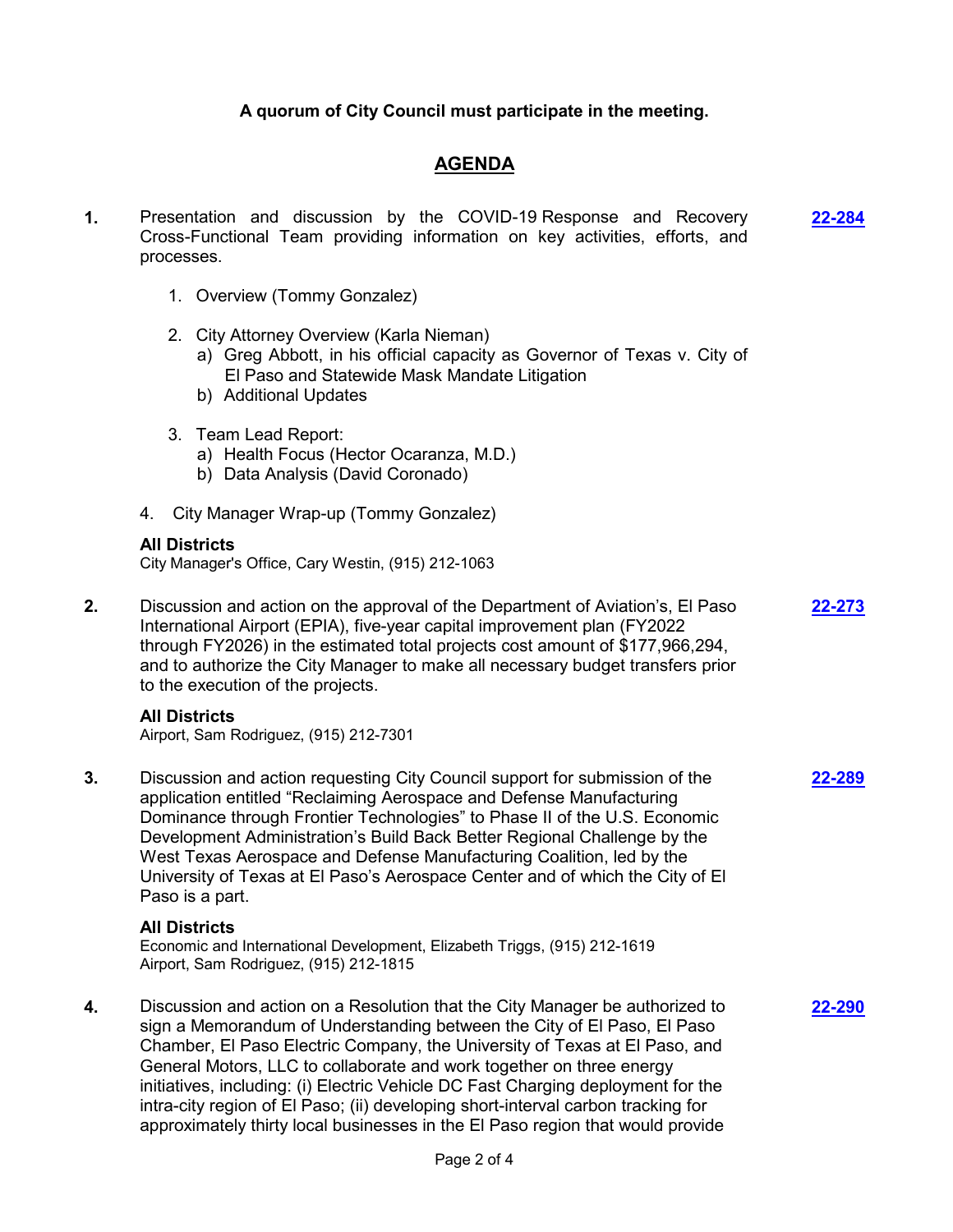insight into carbon reduction strategies; and (iii) deploying one or more microgrid demonstration projects, including but not limited to a proposed project at the El Paso International Airport, that leverages renewable energy and energy storage needs.

#### **All Districts**

Economic and International Development, Karina Brasgalla, (915) 212-1570 Economic and International Development, Elizabeth Triggs, (915) 212-1619

## **EXECUTIVE SESSION**

### **The following members of City Council will be present via video conference:**

#### **Representatives Peter Svarzbein and Alexsandra Annello**

The City Council of the City of El Paso may retire into EXECUTIVE SESSION pursuant to Section 3.5A of the El Paso City Charter and the Texas Government Code, Chapter 551, Subchapter D, to discuss any of the following: (The items listed below are matters of the sort routinely discussed in Executive Session, but the City Council of the City of El Paso may move to Executive Session any of the items on this agenda, consistent with the terms of the Open Meetings Act and the Rules of City Council.) The City Council will return to open session to take any final action and may also, at any time during the meeting, bring forward any of the following items for public discussion, as appropriate.

Section 551.071 CONSULTATION WITH ATTORNEY Section 551.072 DELIBERATION REGARDING REAL PROPERTY Section 551.073 DELIBERATION REGARDING PROSPECTIVE GIFTS Section 551.074 PERSONNEL MATTERS Section 551.076 DELIBERATION REGARDING SECURITY DEVICES OR SECURITY AUDITS Section 551.087 DELIBERATION REGARDING ECONOMIC DEVELOPMENT NEGOTIATIONS Section 551.089 DELIBERATION REGARDING SECURITY DEVICES OR SECURITY AUDITS; CLOSED MEETING

#### **Goal 6: Set the Standard for Sound Governance and Fiscal Management**

#### **Discussion and action on the following:**

| EX1. | Application of El Paso Electric Company to Change Rates, Public Utility<br>Commission of Texas Docket No. 52195. Matter No. 21-1008-174 (551.071) | 22-305 |
|------|---------------------------------------------------------------------------------------------------------------------------------------------------|--------|
|      | City Attorney's Office, Frances Engelbaum, (915) 212-0033                                                                                         |        |
| EX2. | Economic Incentives for a Mixed-Use Development located in the City of El<br>Paso. Matter No. 21-1007-2803 (551.087)                              | 22-296 |
|      | Economic and International Development, Elizabeth Triggs, (915) 212-0095                                                                          |        |
| EX3. | Discussion on potential economic development opportunities in NE EI Paso.<br>Matter No. 22-1007-2864 (551.072) (551.087)                          | 22-299 |
|      | Economic and International Development, Elizabeth Triggs, (915) 212-0095                                                                          |        |